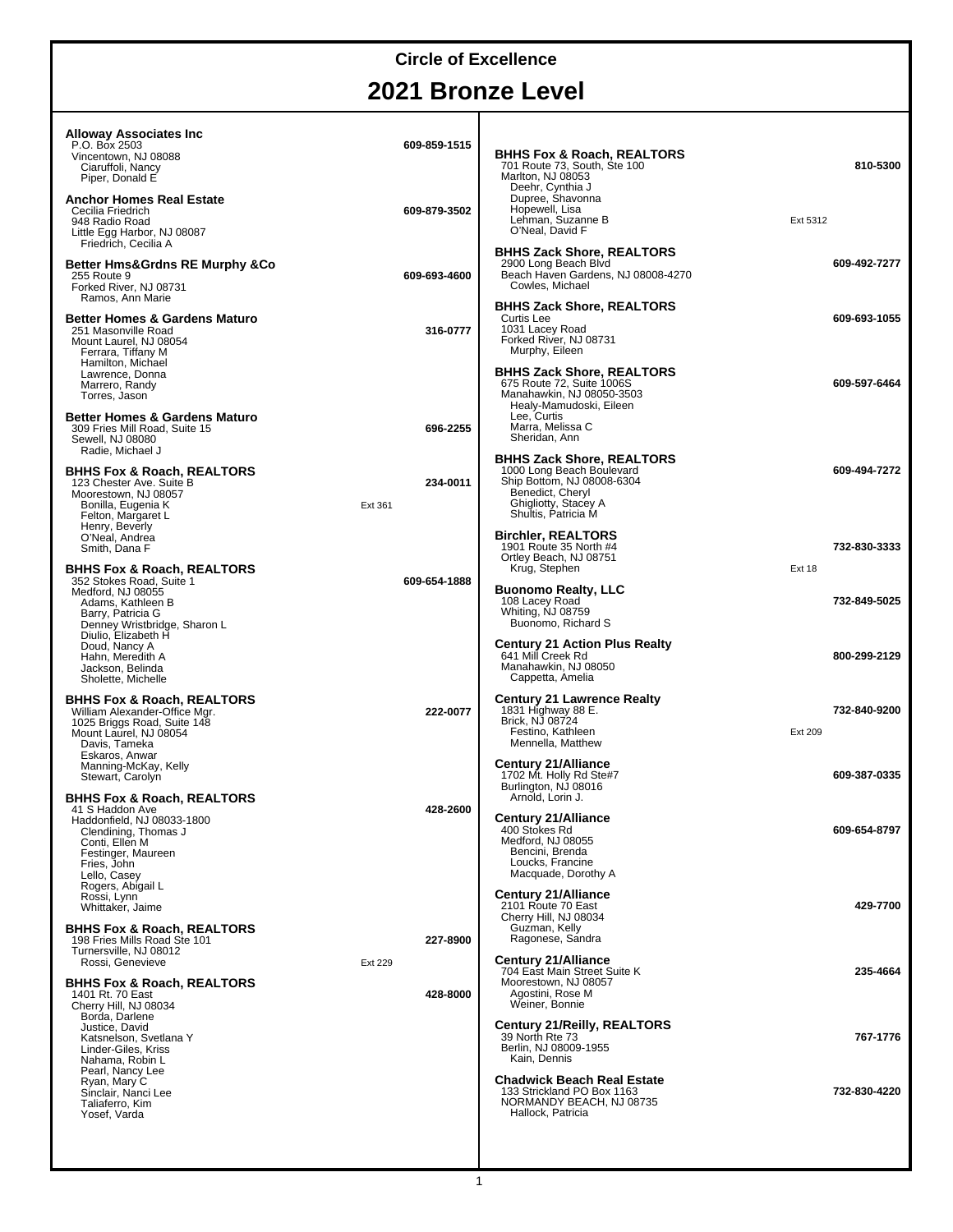## **2021 Bronze Level**

| <b>Coldwell Banker Realty</b><br>27 E Main Street<br>Moorestown, NJ 08057-3345<br>Argentina-Day, Gina<br>Blosfelds, Patricia<br>Castro, Cristina                                                                                               | 235-0101                | <b>EXP Realty, LLC</b><br>50 South Maple Avenue<br>MARLTON, NJ 08053<br>Pezzuto, Matthew<br>Walsemann, Victoria                                                                                                                                  | 866-601-6210 |
|------------------------------------------------------------------------------------------------------------------------------------------------------------------------------------------------------------------------------------------------|-------------------------|--------------------------------------------------------------------------------------------------------------------------------------------------------------------------------------------------------------------------------------------------|--------------|
| Engle, Pamela S<br>Maines, Andrea<br>Nguyen, Tuan<br>South, Danielle<br>Zegarra, Vivian                                                                                                                                                        |                         | G. Anderson, Agency<br>12001 Long Beach Blvd<br>Haven Beach, NJ 08008-6270<br>Lucas, Ellen<br>Supchak, Heather                                                                                                                                   | 609-492-1277 |
| <b>Coldwell Banker Realty</b><br>20 W. Kings Highway<br>Haddonfield, NJ 08033<br>Alexandroff, Linda<br>Bailey, Danielle F<br>Fermano, Dolores P<br>Harker, Michele<br>Kennedy, John                                                            | 685-5600                | <b>Garden State Properties Group</b><br>5 West Park Avenue<br>Merchantville, NJ 08109<br>Haas, Joshua C<br>O'Brien, Rita<br>Santiago, Tito B<br>Strohm, Eric                                                                                     | 665-1234     |
| McGuire, Ashley<br>Mullan, Kathryn<br>Piacquadio, Steven<br>Sullivan, Kathleen<br>Weller, Mark A                                                                                                                                               |                         | Greater Coastal Realty, Inc.<br>703 Mill Creek Rd, Suite A2<br>Manahawkin, NJ 08050-3828<br>Hutto, Peter                                                                                                                                         | 609-597-7653 |
| <b>Coldwell Banker Schiavone &amp; As</b><br>81 Route 130<br>Yardville, NJ 08620-2719<br>Harvey, Bridget                                                                                                                                       | 609-291-9400            | <b>Home Alliance Realty, LLC</b><br>142 East Bay Avenue<br>Manahawkin, NJ 08050<br>Schnepp, Stacey                                                                                                                                               | 609-978-9009 |
| Coldwell Banker Flanagan Rity<br>2501 Route 70<br>Manchester, NJ 08759<br>Kern, Wendy<br>Portine, Joanne R                                                                                                                                     | 732-657-6200            | <b>HomeSmart First Advantage</b><br>498 Kings Highway North<br>Cherry Hill, NJ 08034<br>Grigore, Dana<br>Lagares, Beata<br>Mullen, Sara E                                                                                                        | 363-3000     |
| <b>Coldwell Banker Riviera Realty</b><br>600 N Green St PO Box 8<br>Tuckerton, NJ 08087-9698<br>Held, Laura J<br>McClure, Elaine                                                                                                               | 609-296-7111<br>Ext 214 | Powell, Marta<br>Wang, Hailing<br>Keller Williams Realty<br>409 Route 70 East<br>Cherry Hill, NJ 08034<br>Brown, Meghan                                                                                                                          | 321-1212     |
| Compass RE.<br>129 Chester Ave<br>Moorestown, NJ 08057<br>David, Nikki<br>Deasy, Ryan<br>Hinger, Karen C<br>Lyndell, Allegra<br>MacHenry, Lori K<br>Marzi, Racheal L<br>McDonnell, William F<br>Rothenberger, Jennifer<br>Warrington, Chrystal | 214-2639                | Capriotti, Erynn<br>Chick, Paul F<br>Farinelli, Anthony D<br>Figueroa, Michelle<br>Ford, John H<br>Forrester, Dionne<br>Grassi, Nadine<br>Gunderson, Rosemary B<br>Kaizar, Brittany N<br>Kroupa, Jeffrey<br>Nguyen, Tracy<br>Radomicki, Tiffanie |              |
| Crossroads Realty, Inc.<br>480 Route 530<br>Whiting, NJ 08759<br>Woytanowski, Lori A                                                                                                                                                           | 732-350-1000            | Rifkin. David S<br>Snyderman, Nicole E<br>Wood, Andrew<br><b>Keller Williams Realty</b>                                                                                                                                                          |              |
| Daniel R White, REALTORS®<br>522 Station Ave<br>Haddon Heights, NJ 08035-1905<br>Bozza, Joseph C                                                                                                                                               | 547-0700                | 620 Stokes Rd Ste A-D<br>Medford, NJ 08055<br>Schoonover, Mark<br><b>Keller Williams Realty</b>                                                                                                                                                  | 609-654-5656 |
| <b>ERA Byrne Realty</b><br>3112 Bridge Ave<br>Pt Pleasant, NJ 08742<br>Fitzgerald, Bonnie J                                                                                                                                                    | 732-458-1077            | <b>Keller Williams Realty</b><br>513 South Lenola Road<br>Moorestown, NJ 08057<br>Bell, Yessenia<br>DiDomenico, Sara                                                                                                                             | 316-1100     |
| <b>ERA Central Realty Group</b><br><b>ERA/Central Realty Group</b><br>349 Applegate Road<br>Monroe Township, NJ 08831<br>Lloyd, Sandra                                                                                                         | 609-259-0200            | Holtzman, Jessica<br>Houseworth, Daniel<br>Hrivnak, Chad<br>King Jr., George<br>Morfin, Melissa<br>Quinn, Lauren Marie                                                                                                                           |              |
| <b>EXP Realty LLC</b><br>Jeffrey Kist<br>28 Valley Road, Ste 1<br>Montclair, NJ 07042<br>Balkam, Cris<br>De La Cruz, Ines A                                                                                                                    | 866-201-6210<br>Ext 169 | Richmond, Brenda A<br>Shapiro, Kathleen<br>Stewart, Shawntavia<br>Stoffey, James<br>Tholen, Gretchen<br>Waltrip, Rachel<br>West, Keyana                                                                                                          | Ext 162      |
| Iannucci, Kathleen H<br>Liwock, Francis<br>Melton, Richard<br>Teti, Christopher<br>Violante, Christina                                                                                                                                         | Ext 196<br>Ext 124      | Keller Williams Realty<br><b>Keller Williams Realty</b><br>103 E Route 70 Ste D<br>Marlton, NJ 08053<br>Dooling, Steven P<br>Garnick, Heather<br>Shaw, Doreen L<br>Zarecht, Enriqueta                                                            | 441-6800     |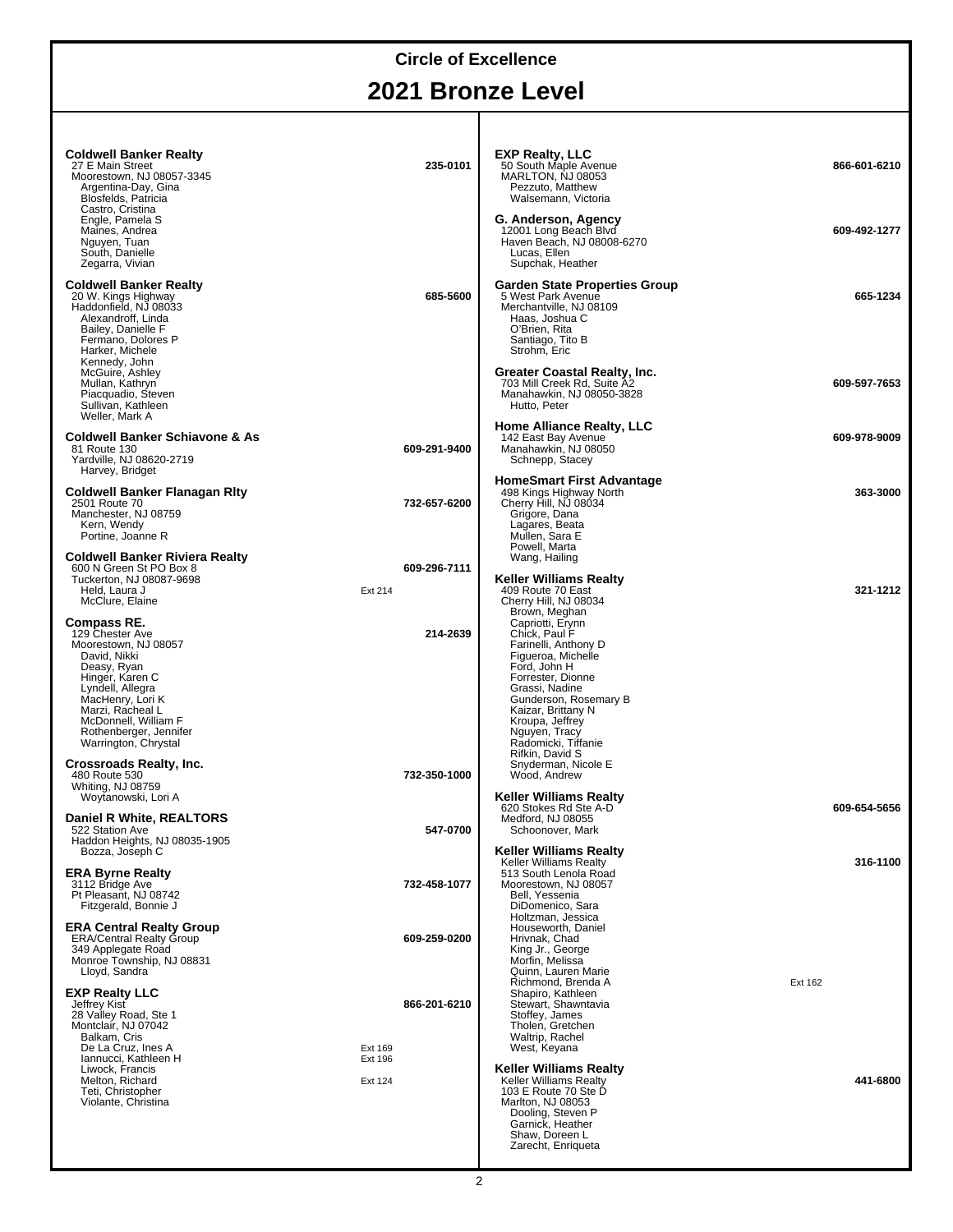# **2021 Bronze Level**

| Keller Williams Realty<br><b>Keller Williams Realty</b><br>381 Egg Harbor Rd.<br>Sewell, NJ 08080<br>Patterson, Weyman             | 582-1200               | <b>RE/MAX At Barnegat Bay</b><br>1130 Hooper Avenue<br>Toms River, NJ 08753-5501<br>Francis, Jennifer A<br>Glancy Jr., John J<br>Schlueter, Christian | 609-693-5002<br>Ext 313 |
|------------------------------------------------------------------------------------------------------------------------------------|------------------------|-------------------------------------------------------------------------------------------------------------------------------------------------------|-------------------------|
| Keller Williams Preferred Prop<br>782 Route 9<br>Bayville, NJ 08721<br>Holloway, Marie L                                           | 269-5200               | <b>RE/MAX At Barnegat Bay</b><br>2001 Long Beach Blvd<br>Ship Bottom, NJ 08008<br>Nilson, Kenneth R                                                   | 609-492-1145            |
| Keller Williams Main Street<br>730 Haddon Ave<br>Collingswood, NJ 08108<br>Bille, Andrea<br>Cristalli, Linda J<br>Kinkler, Richard | 858-2200               | <b>RE/MAX at Home</b><br>1 Sheffield Dr. Suite 102<br>Columbus, NJ 08022<br>Haines, Christine E<br>Sichel, Jay A                                      | 609-784-8021            |
| O'Donnell, Patricia<br><b>Keller Williams-Center City</b><br>1619 Walnut St, Suit 500<br>Philadelphia, PA 19103<br>Roane, Janneza  | Ext 33<br>215-627-3500 | <b>RE/MAX Bay Point, REALTORS®</b><br>526 Bay Avenue<br>Pt Pleasant Beach, NJ 08742-2533<br>Dattoli Jr., Jim                                          | 732-899-8202<br>Ext 236 |
| Viruet, Heather<br><b>Keller Williams Preferred Prop</b><br>241 W 9th St                                                           | 609-324-7600           | <b>RE/MAX Connection Mantua</b><br>140 Bridgeton Pike<br>Mantua, NJ 08051<br>Peterson, Laurence                                                       | 415-1210                |
| Ship Bottom, NJ 08008<br>Johnson, Jordan<br>Manganiello, Gina<br>Riddle, Linda                                                     |                        | <b>RE/MAX Hometown</b><br>702 East Main Street Suite 2B<br>Moorestown, NJ 08057<br>Adornetto, Vincent                                                 | 235-3900                |
| <b>Key Properties</b><br>6002 Route 130<br>Delran, NJ 08075<br>Balboni, Anthony<br>Wenger, April                                   | 824-1000               | DeFazio, Harold Edwar<br>Wade, Gary<br><b>RE/MAX Live Well</b><br>399 Route 73 North Unit B                                                           | 335-9100                |
| Lenny Vermaat & Leonard, REALT<br>90 Tanner St<br>Haddonfield, NJ 08033-2419<br>Spence, Kimberly                                   | 428-5150               | West Berlin, NJ 08091<br>Earley, Christine<br>Large, James<br>Nguyen, Hoa                                                                             |                         |
| Long & Foster Real Estate<br>1415 Rt 70 East, Ste 106<br>Cherry Hill, NJ 08034<br>Dammalapati, Anupama<br>Primas, Graling K        | 857-2200               | <b>RE/MAX New Beginnings Realty</b><br>509 Main St.<br>Toms River, NJ 08753-7441<br>Campagna, Brenda<br>Ferris, Megan<br>Lerro Calantoni, Carmela L   | 732-473-1700            |
| Long & Foster Real Estate<br>10 West Main St<br>Moorestown, NJ 08057<br>Donnon, Gloria O<br>Muldoon Jr., William                   | 642-8700<br>Ext 320    | <b>RE/MAX New Beginnings Realty</b><br>70 Lacey Road<br>Manchester, NJ 08759<br>Morales, Catherine<br>Reilly, Patricia                                | 732-716-3049            |
| Mary Allen Realty, Inc.<br>2909 Long Beach Blvd.<br>Ship Bottom, NJ 08008-4271<br>Jensen, Theresa                                  | 609-494-0700           | <b>RE/MAX of Cherry Hill, Inc.</b><br>1736 Route 70, East<br>Cherry Hill, NJ 08003-2307<br>Browne, Alan<br>Yaniak, Joseph W                           | 424-4040<br>Ext 118     |
| <b>Mezzina Real Estate</b><br>829 Radio Rd<br>Little Egg Harbor, NJ 08087-1799<br>Jackob, Denise                                   | 609-296-8116           | <b>RE/MAX ONE Realty</b><br>24 Tanner St., 1st Fl<br>Haddonfield, NJ 08033<br>Cucinotta, Theresa P                                                    | 722-8090                |
| Peze & Associates<br>2917 Haddonfield Road<br>Pennsauken, NJ 08110<br>Miloshevsky, Rita<br>West, Elissa D                          | 663-9100               | Holland, Rebecca<br><b>RE/MAX ONE Realty</b><br>236 West Route 38-Ste 110<br>Moorestown, NJ 08057                                                     | 866-2525                |
| <b>Prime Realty Partners</b><br>Marc Ricci<br>332 Haddon Ave. Suite 200<br>Westmont, NJ 08108<br>Isaacson, Paul                    | 210-3000               | Campbell-Saccomanno, Barbara K<br>DiPietro, Diane<br>Hale, Gregory<br>Hullings, Daniel<br>Kozak, Deanna R<br>Tilley, Demetrius                        |                         |
| Ralic Real Estate Group, L<br>272 Kings Hwy E<br>Haddonfield, NJ 08033<br>Brogan, Julie                                            | 229-7094               | <b>RE/MAX Preferred</b><br>415 Egg Harbor Road Ste 9<br>Sewell, NJ 08080<br>Christinzio, Denise V                                                     | 589-4848<br>Ext 2005    |
| Del Pizzo, Steven<br>Quinn, Edward<br>Saler, David<br>Unger, Mary                                                                  |                        | <b>RE/MAX Preferred</b><br>1736 Route 70 East<br>Cherry Hill, NJ 08003<br>McSweeney Pettiford, Tamie L                                                | 616-2626                |
| <b>RE/MAX At Barnegat Bay</b><br>31 North Main St - Unit #10<br>Manahawkin, NJ 08050<br>Hewitt, Donna                              | 609-693-5002           | Venella, Dennis                                                                                                                                       |                         |
|                                                                                                                                    |                        |                                                                                                                                                       |                         |